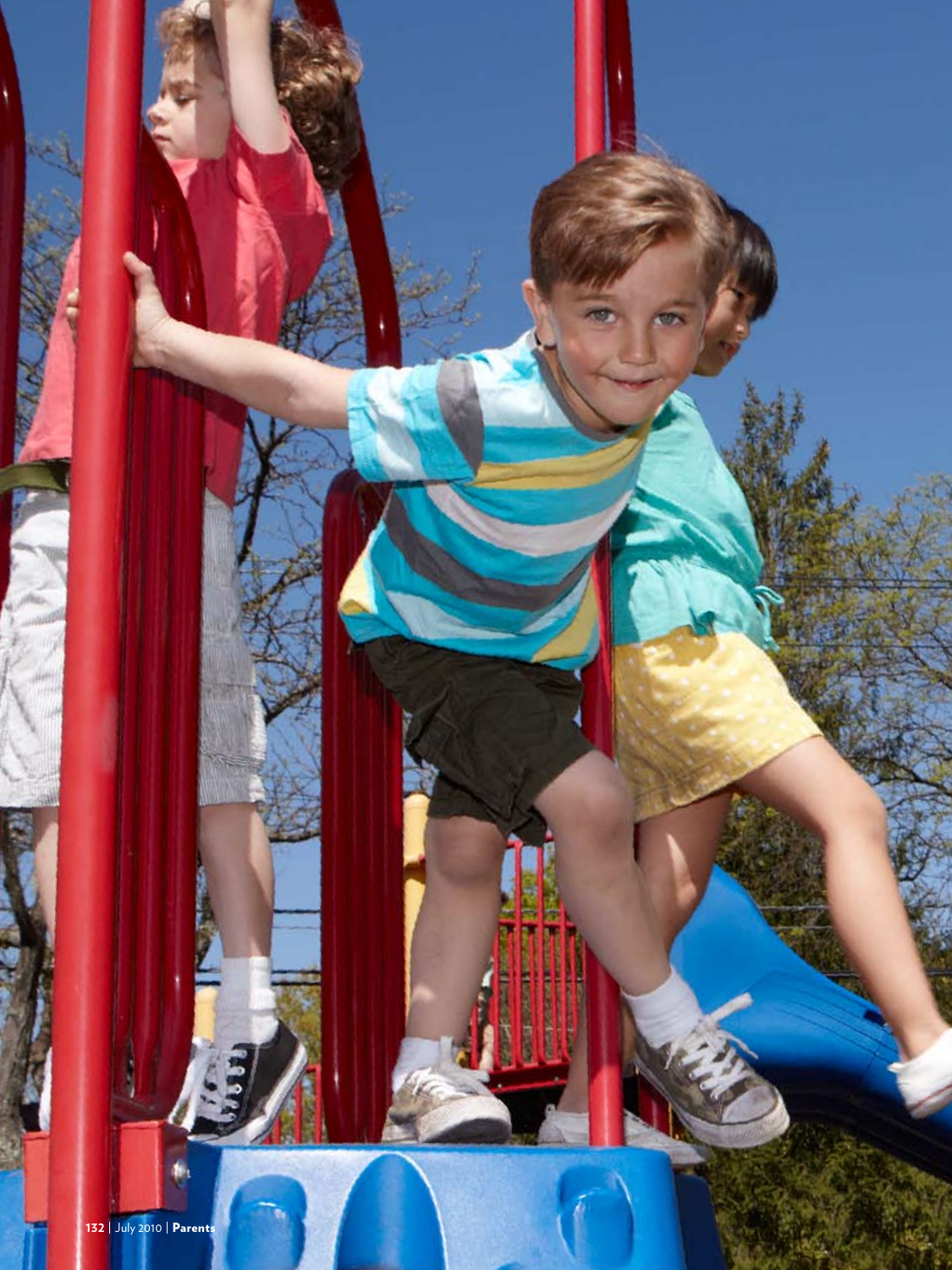

# LET THEM PLAY! A safe, developmentally appropriate neighborhood recreation area is

as fundamental to a healthy, happy childhood as a good school. BY SUSAN GREGORY THOMAS P PHOTOGRAPHS BY HEATHER WESTON











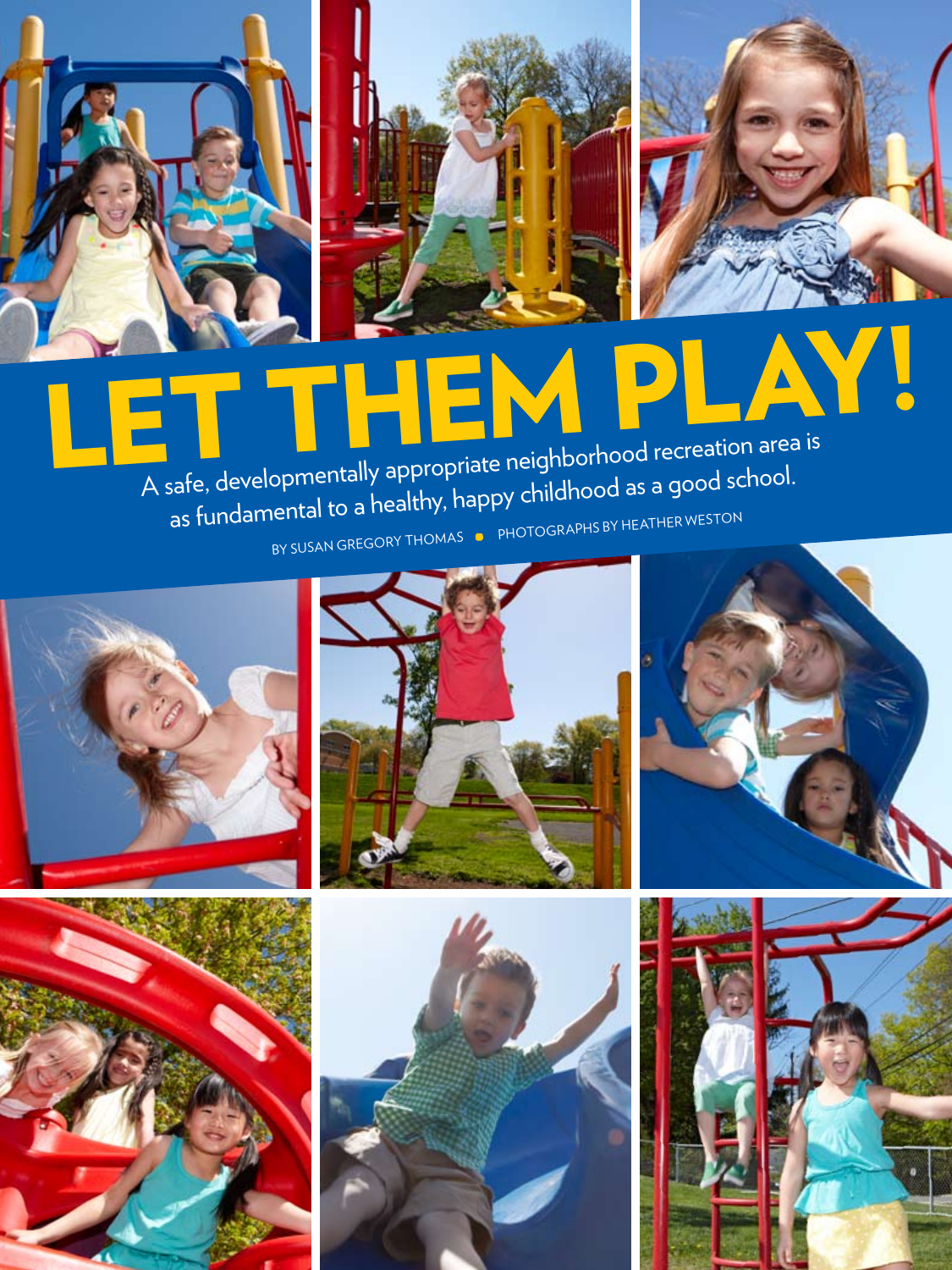t's the place where my son Zuzu met Leo and formed a<br>friendship so profound that now they're more like sib-<br>lings. It's where Leo's mom, Nati, became the sister I<br>never had. We spent most of the afternoons during our<br>secon t's the place where my son Zuzu met Leo and formed a friendship so profound that now they're more like siblings. It's where Leo's mom, Nati, became the sister I never had. We spent most of the afternoons during our second pregnancies hanging out on the bench halfand this is where they duked it out with the big kids for control of the diggers in the sandbox—and when they lost, founded "the doggy club" under the rope bridge. A few months ago, my baby, Will, was awestruck by his first swing ride. Recently, my kid was even scouted by a gymnastics coach as she practiced aerials and one-handed round-offs on the black matted surface. "Where does she take classes?" he asked me. Since she had never taken any—she'd just learned it all by watching the other kids—my answer was simple: the playground.

A playground, however, is a complex, amazing ecosystem. It's easy to miss the action if your eye stays trained on the surface. True, the monkey bars help build upper-body strength and coordination, and mastering them boosts self-esteem. But have

physical activity to the United Nations High Commission for Human Rights affirming every child's right to play, there's little disagreement on this point. This unstructured time hones children's intellectual and social gifts; it instills them with a sense of fairness and judgment; it builds their bodies with muscle and know-how; it endows them with competence.

But what's less talked about is what happens when kids don't have play. Experts are finding that depriving children of free play can have disastrous consequences. Research shows that kids who lack it show signs of "play deprivation," including aggression, repressed emotions, depression, and underdeveloped social skills, and are at an increased risk for obesity. One study conducted by John A. Byers, Ph.D., professor of biology at the University of Idaho in Moscow, showed that the benefits are not simply activated during the sensitive period for brain development, but that they actually trigger neural development itself. That is, children's brains develop differently when they play.

Doesn't it always seem as if expert studies confirm what mothers have known all along? In fact, it was groups like the



#### **It may just look like fun and games, but playgrounds and what unfolds in them are more important to our kids and communities than many of us realize.**

you noticed that for your kid, those overhead ladders might very well be the only way to avoid quicksand, a gigantic lava pit, or a roiling pool of megamouth sharks? Sure, the slide offers an experience of "safe danger," critical for developing a sense of judgment and independence, but what about the archway underneath? For the children huddled there it maybe a vitally important hideaway or a staging ground for an epic tea party.

#### **Recreation Deprivation**

We've all heard that play is the work of childhood. It's the mantra of child-development experts. From our kids' teachers at school to the surgeon general prescribing at least 60 minutes daily of National Congress of Mothers and the General Federation of Women's Clubs at the turn of the 20th century that first recognized the need of all children for play, rallying behind construction of the first public playgrounds in the United States. Then-President Teddy Roosevelt himself, a notorious lover of the outdoors and a fitness buff, got behind the mothers' efforts, noting in a 1907 speech that "playgrounds should be provided for every child." He said "City streets are unsatisfactory playgrounds for children because of the danger … and because in crowded sections of the city they are apt to be schools of crime." But he wasn't just addressing the kids who lived in urban settings. He was exhorting the impor-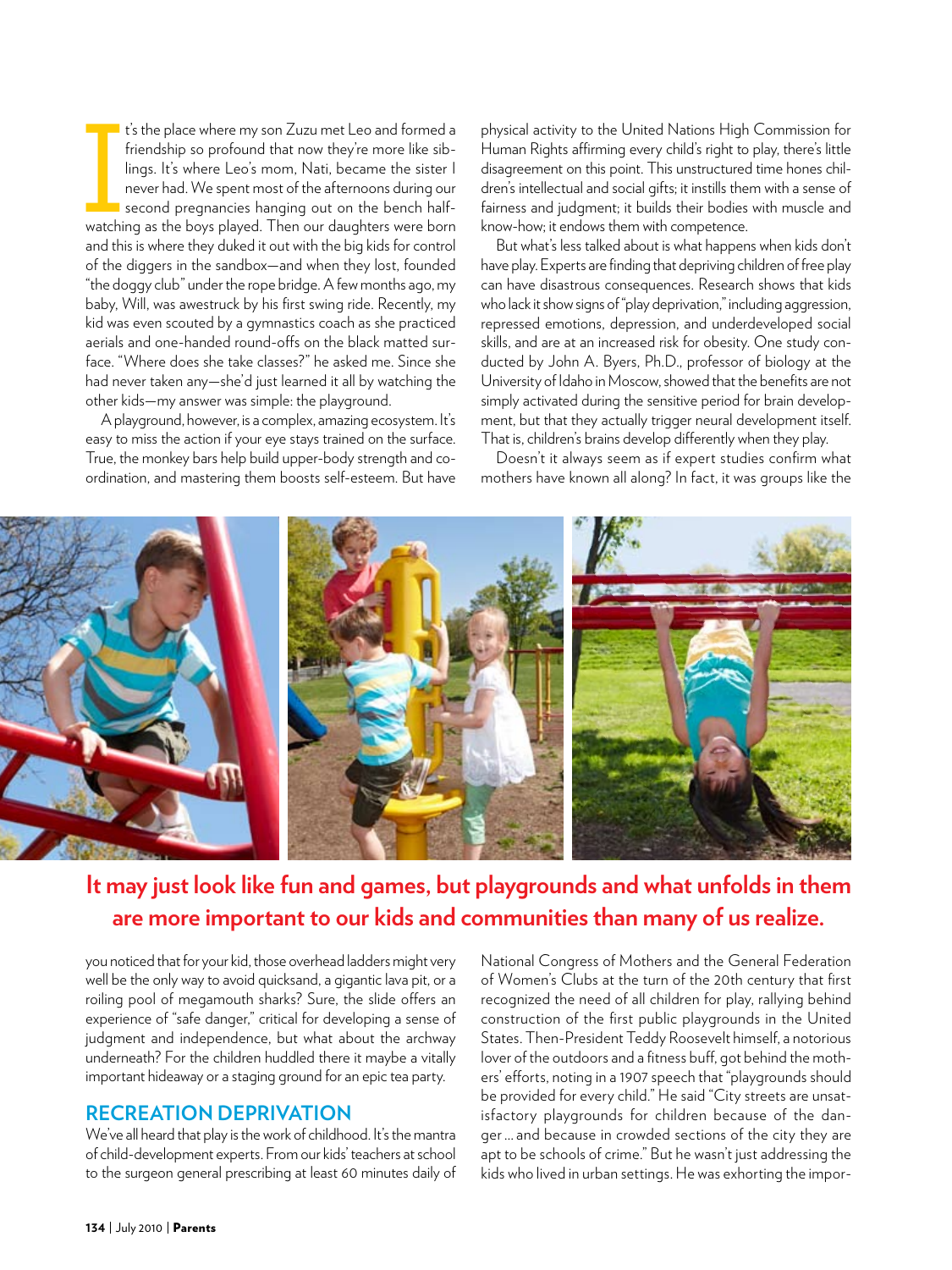

tance of outdoor community-recreation spaces for all. "Neither small backyards nor ornamental grass plots meet the needs of any but very small children." Roosevelt's insights about children's need for playgrounds could not have been more prescient—indeed, research now confirms them all.

It seems ironic, then, that although the specific obstacles may be different things are pretty much back to the sorry state of affairs of Roosevelt's era. Indeed, up to 40 percent of American schools have cancelled recess, in spite of evidence that children do better academically when they are given even as little as 15 minutes of it a day. According to a Kaiser Family Foundation report, kids age 6 and under spend an average of two hours a day playing video games and watch-

ing TV and DVDs—which obviously eats into outdoor time. Naturally, this sedentary lifestyle is unhealthy. We have all heard that childhood obesity has reached epidemic levels, with more than 30 percent of American children in most states either obese or at risk of becoming so.

#### **If You Build it, Everyone Will Come**

But getting kids to run around is just an abstract idea unless there's someplace safe for them to get their move on. It's not just individual kids who benefit when neighborhoods join forces to rehabilitate or build a playground. The community gets stronger too. Research bears it out—and then some. Consider the case of KaBOOM!, a non-profit organization on a mission to save

## BUILD A BETTER BUILD A BELLOUND

Whether your community is rehabilitating an existing space or starting from scratch, this checklist—culled from children's play experts as well as moms on the ground—can help you get started on a playground project

#### **1Include Everyone**

A great playground should not just be accessible to all children but inclusive as well. Boundless Playgrounds, a group dedicated to building accessible playgrounds, advocates picking equipment that allows everyone to play together. For example: an extra-wide ramp for kids who use a wheelchair might run parallel to a climbing activity or a play structure. Cozy spaces are fun for all but essential for children on the autism spectrum—to feel safe.

#### **2Set Them Free**

When you begin considering design, start with a commitment to encourage free play. While all children require supervision, kids need the opportunity to play independently to develop not just the obvious social skills like sharing and taking turns, but also spontaneity and creativity. If your playground will serve little and big ones, create separate areas with age-appropriate equipment, so that both groups can play on their own.

#### **3Make It Safe**

Falls cause 70 percent of all playground injuries, and 80 percent of play spaces lack adequate safety surfacing. The National Program for Playground Safety (playgroundsafety.org) has a simple four-point plan for evaluating your space or your new playground plans.

#### **4Ask the Kids**

KaBOOM! lets kids design their own playgrounds. Along the way, it has identified the equipment children want most. Top picks include: horizontal ladders, climbing walls, lookout towers, spiral slides (curves make them novel), racing slides (two or more, side by side), swings, and, of course, anything that spins.